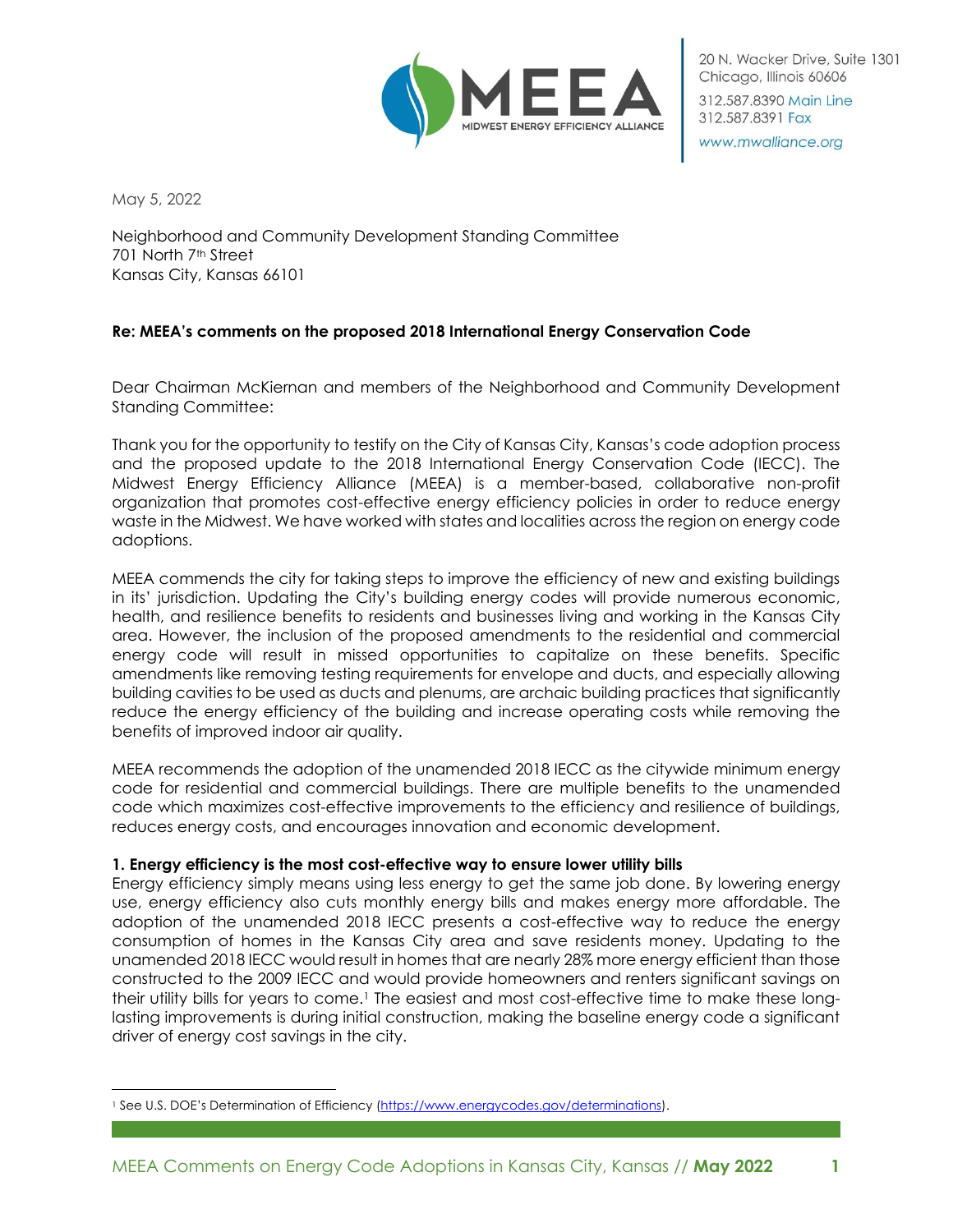

20 N. Wacker Drive, Suite 1301 Chicago, Illinois 60606 312,587,8390 Main Line 312.587.8391 Fax

www.mwalliance.org

#### **2. Energy code adoption does not result in less construction**

There is no evidence that stronger energy codes lead to less new construction. In fact, data collected from 2008 to 2018 shows that the amount of Midwest building permits stay relatively the same regardless of the IECC standard in place. The fact is simple – people and businesses will continue to build where they want to live and not based on the energy code in place; so, municipalities may as well require buildings in their jurisdiction to be built as efficiently and costeffectively as possible.

# **3. Stronger codes provide opportunity for designers and builders to learn and utilize new construction techniques and technologies**

Newer building energy codes leverage the latest building science and technology and so provide various building professionals with valuable learning opportunities. This technical assistance may include analysis of energy savings and cost impacts associated with code adoption, comparative analysis of future code options, customized educational materials, web-based or in-person training programs, or compliance resources and software tools (like COMcheck and REScheck).

If the Kansas City area adopts the unamended 2018 IECC, there are more available resources to educate local designers, builders, building operators, and code officials (among others) about how to properly comply. MEEA itself offers training sessions and webinars to building professionals, municipalities, states, utility companies, *etc*., and once these entities learn how to properly use the newest building techniques and technologies, they start to realize significant cost savings, as well. MEEA's energy code trainings have improved compliance in Kentucky, Missouri, and Nebraska. The Metropolitan Energy Center also provides energy code trainings.

Overall, updated energy codes provide localities with a great opportunity to build up their workforce. The building industry is constantly evolving, and industry professionals understandably want to remain ahead of the curve. Their businesses improve if they know something their competitors do not. Updated energy codes give them that chance.

By adopting and implementing the full 2018 IECC, Kansas City will see increased economic development and technical innovation within the construction industry. In supporting a lower standard, the result will be an undertrained workforce that falls behind neighboring jurisdictions and an out-of-date building stock that wastes energy and money.

# **4. Building energy codes effect the life of a building – not just its initial construction**

Another key point for the Committee to consider is that the life of a building does not end as soon as it has been constructed. A builder touches a home one time – a family (and families after it) lives in the home for years and years, and that family deserves a safe, efficient, cost-effective building in which to live. The city must give as much consideration to building *owners* and *occupants* as it gives to *builders*. After all, owners and occupants are the ones suffering the consequences of inefficient homes through higher energy bills and maintenance costs and poorer indoor air quality. However, if buildings are constructed as efficiently as possible, owners and occupants will see the direct benefits for years to come.

#### **5. Nebraska has successfully adopted the full, unamended 2018 IECC**

In May 2019, Kansas's neighboring state Nebraska updated its statewide residential and commercial energy code to the 2018 IECC without amendments. Prior to that, Nebraska had not updated its energy code since 2012, when the state adopted the 2009 IECC for all residential and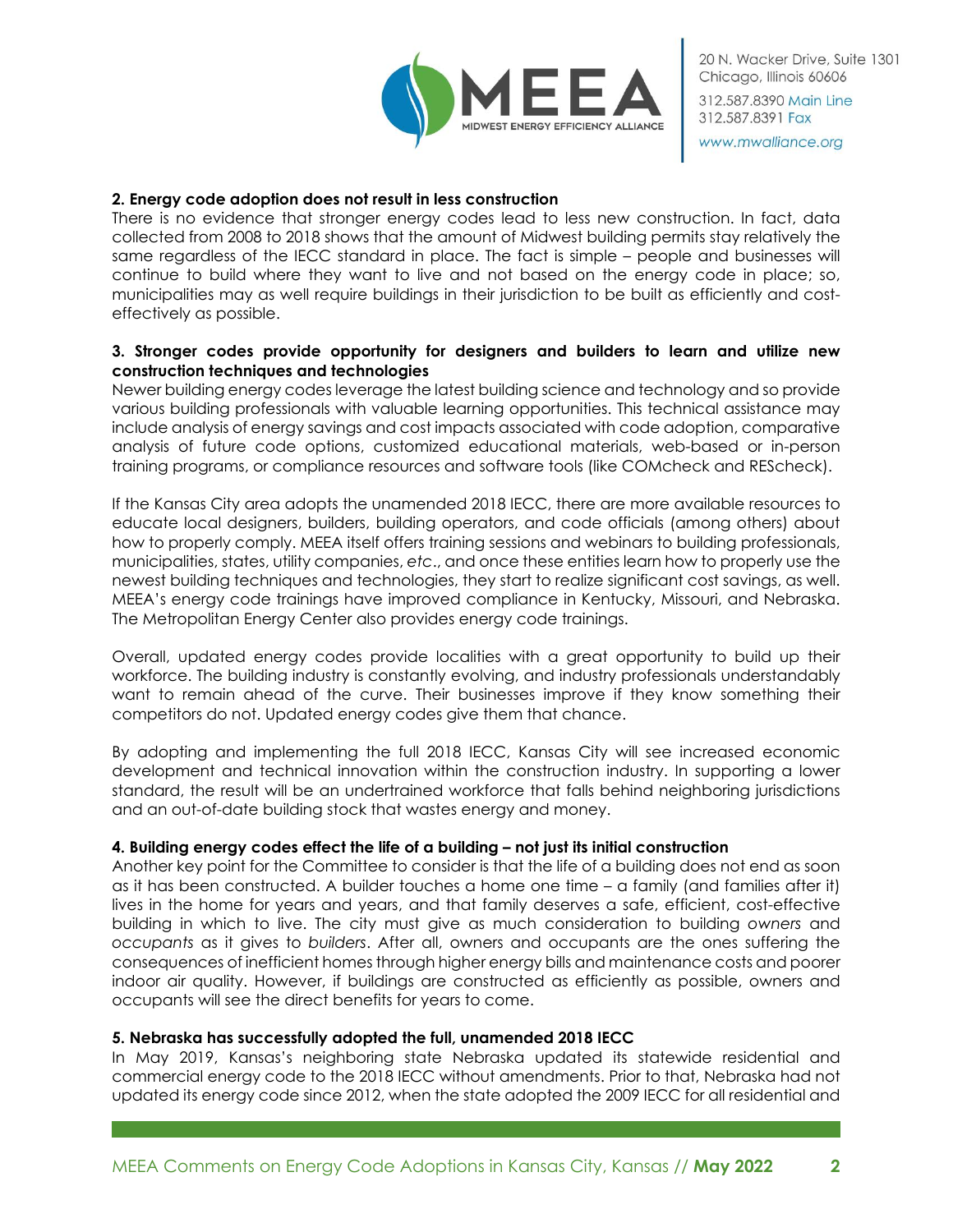

commercial buildings. The state should serve as a model, especially for other Midwest municipalities, of what can be accomplished by updating an energy code without weakening amendments.

Since the 2018 IECC adoption, Nebraska has seen numerous benefits directly related to the code, including significant energy and cost savings. By one estimate from Vandemusser Design LLC, a study commissioned by the Nebraska Energy Office, homeowners and occupants would use 15% less energy, saving nearly \$200 on their energy bills annually. Those savings are expected to continue over the lifetime of the home. Furthermore, despite modest increases in construction costs, homeowners would see positive cash flow in less than a year according to a Nebraskaspecific U.S. Department of Energy (DOE) study. Expected energy savings for commercial buildings are even higher. 2

### **6. Adopting the full, unamended 2018 IECC will bring Kansas City closer to its savings and climate goals**

To conclude, it is important for the Committee to recognize that the 2018 IECC is already four years old. The International Codes Council (ICC) updates the code every three years, so the 2024 version is set to be released next Fall. This cycle is purposeful as it provides municipalities with consistent, incremental steps to adopt and implement with ease – each new code standard is a steppingstone towards the next.

Building energy codes become more efficient and cost-effective with each new version that is developed. Indeed, the DOE is required by law (the Energy Conservation and Production Act, as amended) to issue a determination as to whether the latest version of the IECC will improve energy efficiency compared to the previous edition of the corresponding standard or code.<sup>3</sup> For example, the department found that the 2021 IECC improved efficiency by 9.4% and reduced greenhouse gases by 8.7% over the 2018 IECC. These improvements would save homeowners an average of \$2,320 over the life of a typical mortgage.<sup>4</sup>

<sup>2</sup> See Midwest Energy Efficiency Alliance – "Nebraska Just Passed the Midwest's Leading Energy Code" [\(https://www.mwalliance.org/blog/nebraska-just-passed-midwests-leading-energy-code\)](https://www.mwalliance.org/blog/nebraska-just-passed-midwests-leading-energy-code)

<sup>3</sup> See U.S. DOE's Determination of Efficiency ([https://www.energycodes.gov/determinations\)](https://www.energycodes.gov/determinations)

<sup>4</sup> See ICC's Reasons for Adopting the 2021 IECC [\(https://www.iccsafe.org/products-and-services/iecc-on-a-mission](https://www.iccsafe.org/products-and-services/iecc-on-a-mission-toolkit/)[toolkit/\)](https://www.iccsafe.org/products-and-services/iecc-on-a-mission-toolkit/)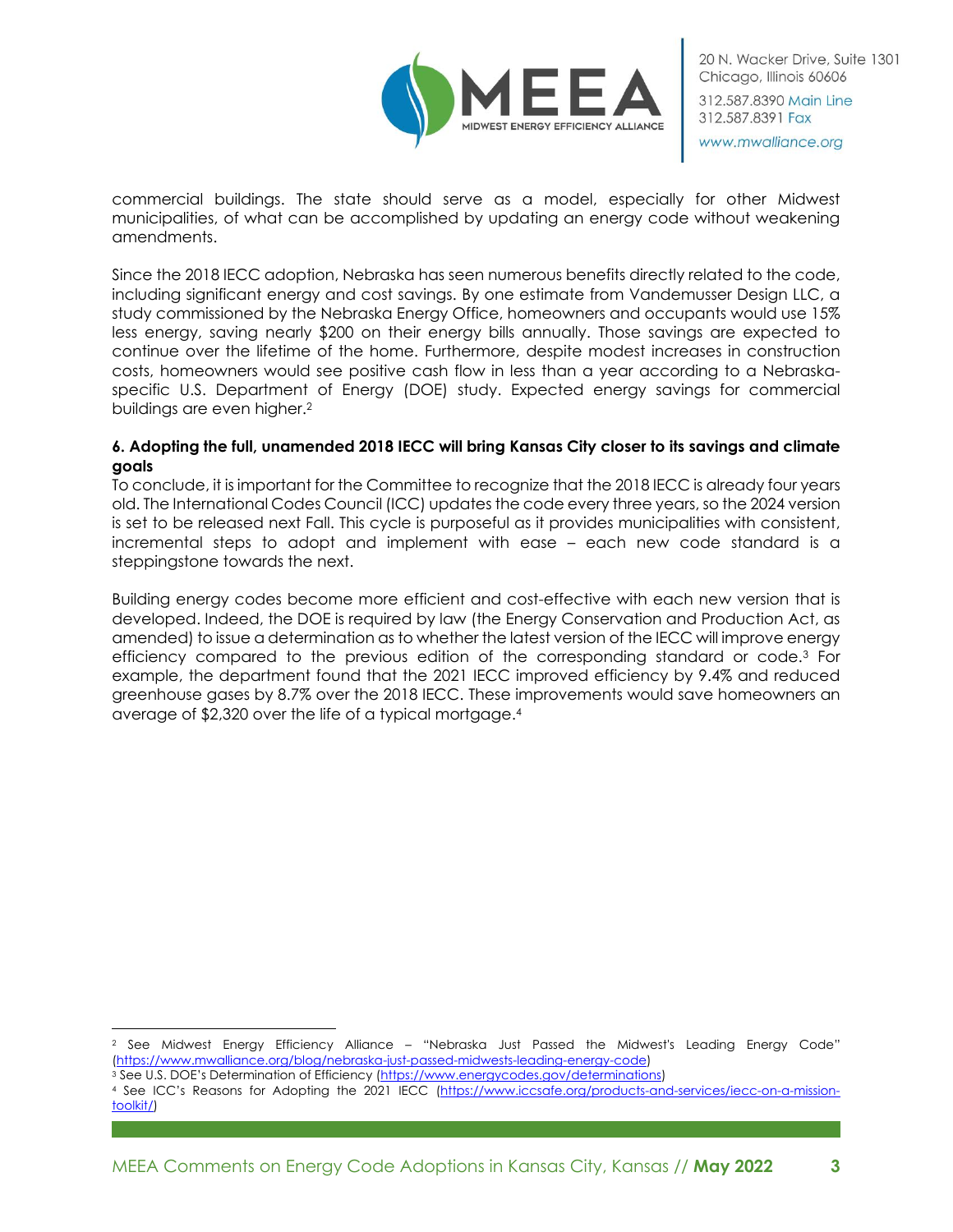

312,587,8390 Main Line 312.587.8391 Fax

www.mwalliance.org



Model Energy Codes Efficiency Updates. Source: ACEEE, Data from Pacific Northwest National Laboratory & U.S. DOE Building Codes Program

All that being said, the age of the 2018 IECC must be considered by the Committee when determining how to best utilize the code. Amending an already-outdated standard would only make it that much weaker and more ineffective. Moreover, if the region hopes to eventually adopt and implement the 2024 IECC, it would be beneficial to start moving towards that goal now, rather than try to make such a big, potentially burdensome leap later.

Lastly, the Kansas City Regional Climate Action Plan recently laid out strategies to achieve net zero greenhouse gas emissions by 2050.<sup>5</sup> Interim net zero goals focus on local government operations (by 2030), energy generation (by 2035), and homes and buildings (by 2040). This Climate Action Plan serves five counties in Kansas, including Wyandotte County. If Wyandotte County and Kansas City, Kansas wish to effectively participate in and contribute to the goals of the Regional Climate Action Plan, the unamended 2018 IECC would undoubtedly be a step in the right direction.

If you have any questions about this testimony, noted reports and references, attached fact sheets, or the general impact and analysis of building energy codes, please don't hesitate to contact Alison Lindburg, Senior Building Policy Manager, at [alindburg@mwalliance.org](mailto:alindburg@mwalliance.org) or 312.784.7257.

<sup>5</sup> See Climate Action KC's Net Zero Kansas City Region by 2050 ([https://climateactionkc.com/plan\)](https://climateactionkc.com/plan)